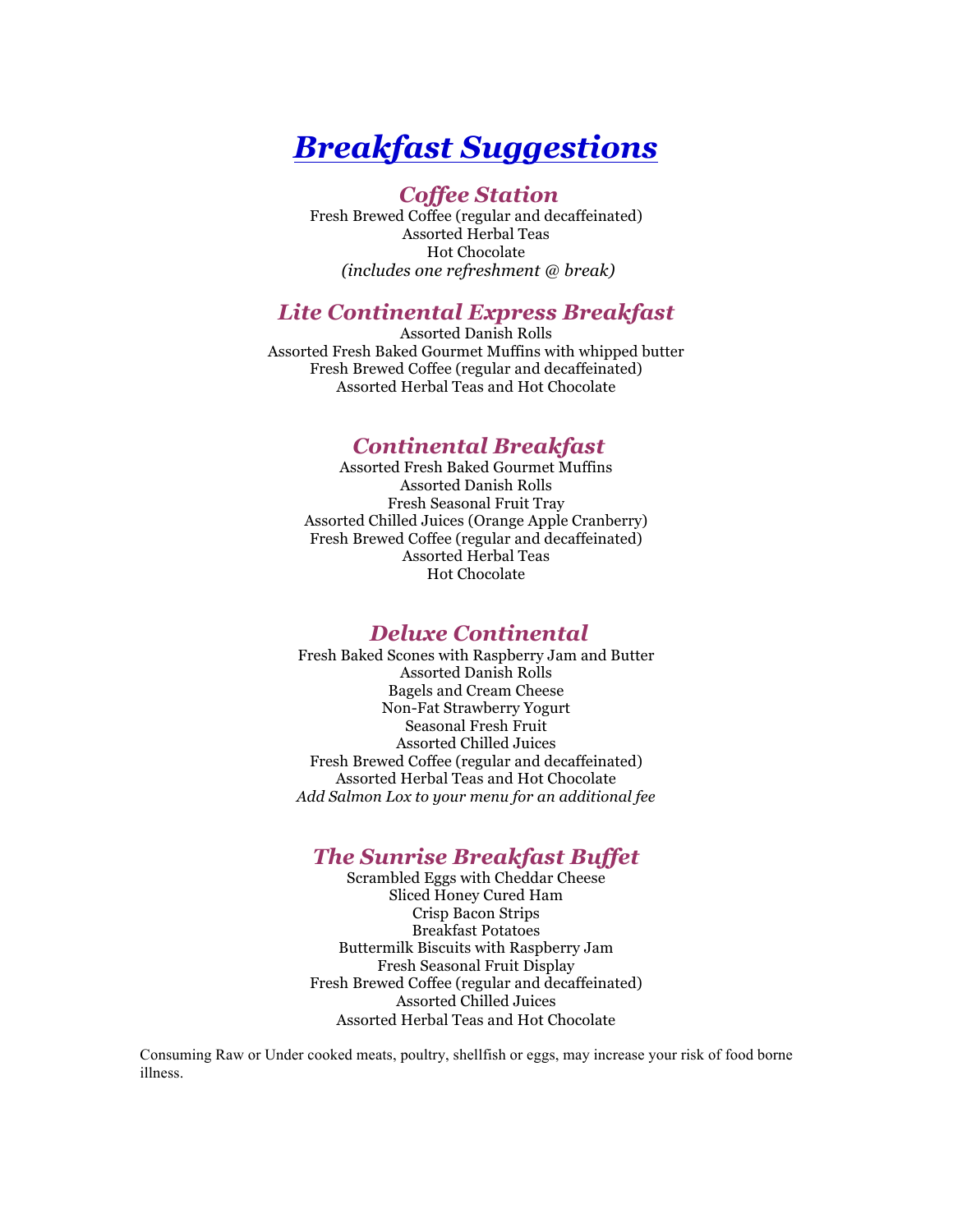## *Breakfast Suggestions – page 2*

## *Healthy Start Buffet*

Fresh Seasonal Fruit/ Whole Grapefruit Non-Fat Strawberry Yogurt Snoqualmie Falls Oatmeal with Raisins and Brown Sugar Fresh Brewed Coffee (regular and decaffeinated) Assorted Chilled Juices/Herbal Teas and Hot Chocolate

### *Fresh Start Plated Breakfast*

Scrambled Eggs with Cheddar Cheese Two Strips of Bacon Breakfast Potatoes Freshly Sliced Fruit Fresh Brewed Coffee (regular and decaffeinated) Assorted Herbal Teas and Hot Chocolate

### *Best Start Plated Breakfast*

Ham Quiche served with Sharp Cheddar Cheese Two Strips of Bacon/ Two Sausage Links Breakfast Potatoes Buttermilk Biscuits with Raspberry Jam Fresh Brewed Coffee (regular and decaffeinated) Assorted Herbal Teas and Fresh Squeezed Orange Juice

## *Belgian Waffle Buffet Station*

Belgian Waffles with Strawberries, Blueberries, Slivered Almonds, Whipped Cream and Maple Syrup Fresh Seasonal Fruit Display Fresh Brewed Coffee (regular and decaffeinated) Assorted Herbal Teas and Hot Chocolate